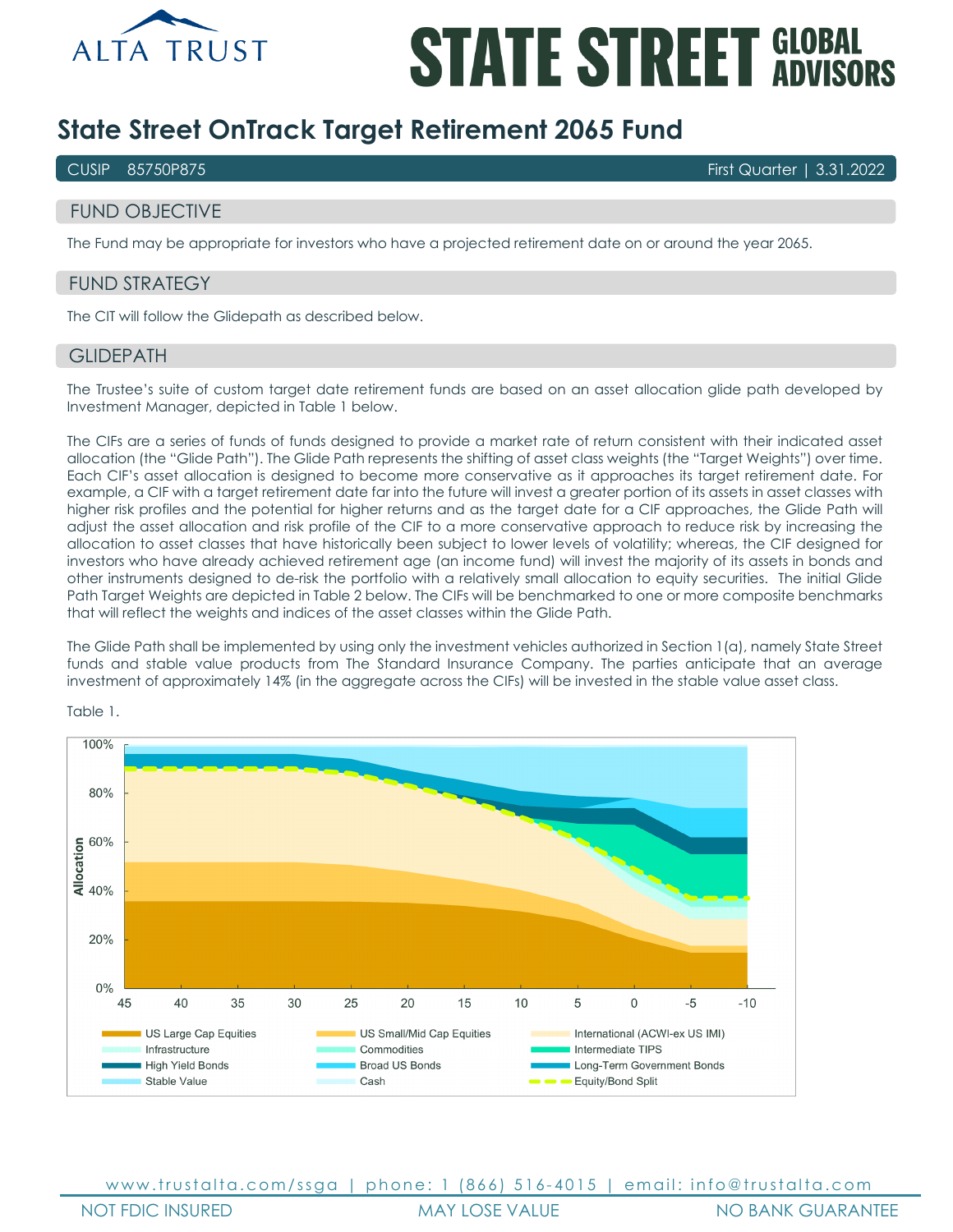# State Street OnTrack Target Retirement 2065 Fund First Quarter | 3.31.2022

# FUND PERFORMANCE NUMBERS INCEPTION DATE 01.21.2022

| Fund                                                 | <b>Year To</b><br>Date | Month    | Month | Year | Year | Year | Year | <b>Since</b><br>Inception |
|------------------------------------------------------|------------------------|----------|-------|------|------|------|------|---------------------------|
| State Street OnTrack Target<br>Retirement 2065 Fund* | n/a                    | 2.08%    | n/a   | n/a  | n/a  | n/a  | n/a  | 2.90%                     |
| <b>S&amp;P 500 TR USD</b>                            | n/a                    | $3.71\%$ | n/a   | n/a  | n/a  | n/a  | n/a  | n/a                       |

\*Performance is shown net-of-fees

# STRATEGY PERFORMANCE

| Fund                      | Month    | Month       | Year  | Year      | Total <sup>1</sup> |
|---------------------------|----------|-------------|-------|-----------|--------------------|
| TDF 2065 Strategy         | .28%     | 79%)<br>5., | 4.39% | $'2.81\%$ | $10.30\%$          |
| <b>S&amp;P 500 TR USD</b> | $3.71\%$ | (4.60%)     | 5.65% | 8.92%     | $16.49\%$          |

### 1Performance since April 1, 2018

Prior to the inception date of the State Street OnTrack Target Retirement 2065 Fund (CIT), the investment manager maintained an investment strategy which is used in the CIT. The CIT and the strategy performance represent separate products that employ the same strategy. The strategy performance is primarily shown to give potential investors additional information on how the strategy employed by the CIT has performed over a longer time horizon. The strategy performance and the CIT performance may differ materially due to fees, participant and portfolio transactions and other factors. The strategy performance does not necessarily represent what investor returns would have been in the CIT.

# PERFORMANCE CHART

# PORTFOLIO SECTORS



NOT FDIC INSURED MAY LOSE VALUE NO BANK GUARANTEE